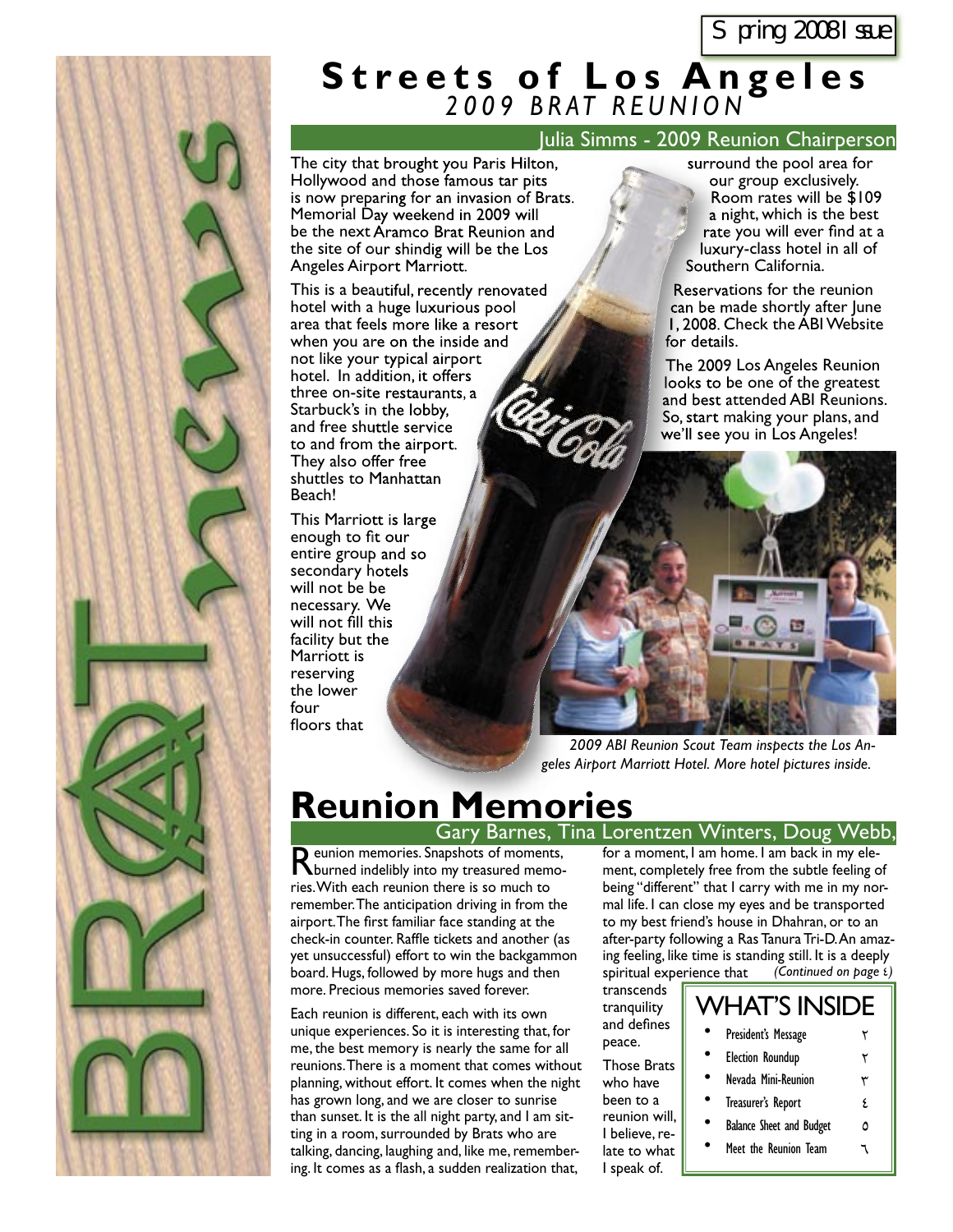# **PRESIDENT'S MESSAGE**

### MIKE SIMMS AB'78—ABI *President*

#### Brats,

Well, it's finally here. We're a bit behind with this newsletter, but now that it's in your hands, I'm sure you will be thrilled

with the great information it contains. Just a few quick notes from the desk of the president.

It's hard to believe that it's already been a year since we all gathered in North Carolina. I once again want to thank everyone who volunteered their time, energy and in some cases, their families to make the Asheville reunion such a success. Reunions simply cannot happen without dedicated folks volunteering and we all truly appreciate their efforts. When there are Brats around, these folks should never have to pick up

their own dinner tab or pay for their own double mint, extra whip, quad pump mocha Frappuccino again.

I also need to thank Deya Elyas and all the great folks at Aramco Services who not only once again graced us with their generosity in paying for the banquet and reception, but

### **ABI Board Election Results**

Gary Barnes DH'70 — *Director at Large, Nominations*

The 2007 reunion in Asheville was a time for memories, finding old friends, remembering your Arabic, and renewing the ABI board. Although the board positions were not contested, the biennial elections re-affirmed the role that all of us have in determining board leadership and direction. The newly elected board has now taken office, and it is time to give thanks to those who are leaving the board, welcome new board members and recognize those who will continue to dedicate their time and energy to the ABI mission.

Two of our long-standing members decided that it was time to make a change. Diane Knipfel-Adams (AB'75) chose not to seek re-election as Vice-President, but will be staying on as our Reunion Oversight Director. Glad you are still with us Diane! Pat Meadors-Desormeau (RT'60) stepped down as Secretary after many wonderful years. We can not thank Pat enough for her enthusiasm and her outstanding performance while helping us stay organized. Pat, we will miss you.

Fortunately, two very skilled Brats stepped forward to fill their shoes. Kim Zinszer (DH'67) has been elected our new Secretary. Kim is president of his own company and is experienced both with board work and keeping people organized. I'm sure Pat agrees that she couldn't have better hands to pass the baton to. Marie Littlejohn-Dunn (DH'77) was elected our new Vice President. Marie had many years with the ABI as

the Houston Reunion Chairperson, 2006-7 Reunion Oversight Director and as a volunteer on the Bylaws Committee, and we were looking forward to her guidance and leadership. Unfortunately, after serving for just three months, Marie submitted her resignation from the board for personal reasons. Please join me in thanking Marie for her many years of support for the ABI. With Marie's departure, a search was launched to find a new vice President. Several Brats had previously told us that they might be interested in joining the ABI, one of these being Doug Romine (AB'64). Doug recently sold his company and has completed relocation to Atlanta, so this was a good time for him to consider joining us. After several discussions and a group interview, Doug was appointed by the ABI Board to become the new Vice President of the ABI. Welcome Doug, and Skukaran.

Two current board members were re-elected in Ashville. Mike Simms (AB'79) and Doug Webb (DH'72) return as President and Treasurer respectively, bringing with them their invaluable experience and enthusiasm. Few of us can appreciate how much time and effort the ABI Board asks of Mike and Doug, and we are truly grateful that they have chosen to stay for two more years.

In addition to our elected officials, the ABI Board consists of several appointed board members. Diana Ryrholm-Geerdes (RT'62) joins me as a Director at Large, while Dean

who went the next step and joined us in person throughout the weekend. The presence of representatives from ASC

made a huge impact on us and many Brats were thrilled at the company's enthusiastic participation.

But now, we focus on another place and another time, far away from Asheville. The attention of the new ABI board (see Gary Barnes article for the rundown on that), of a new reunion committee (see Reunion Committee article) and of all Brats everywhere (that's you all) is turning to the City of Angels and the party to be had there Memorial Day weekend of 2009.

The hotel is perfect for our group, the travel couldn't be easier by air, and this party is going to be the absolute best ever. DO NOT MISS IT!

Best, Mike

Barnes (DH'67) returns as our **Publications** Director and Dawn Kolb (DH'92) will continue to be our Website Director. And finally, Penny Dougharty-Maher

(DH'72) is our Database Director. A nice round of applause to each of you!

This leaves our vacancies. Change is opportunity, and we still have a vacancy for a very important Board position. As you know, one goal of the ABI is to have a class representative for each graduating class (year) from the Aramco Schools. The Class Representative Director is responsible for finding and coordinating these class representatives. If you currently are a class representative, or if you love the idea of helping find and organize the Brat family, then this could be the perfect opportunity for you to join the ABI.

The ABI also has opportunities for Brats who want to help the board but may not have much board experience or the time to be a full participant. Are you good with computers, experienced with databases or website development? Perhaps you could help Penny or Dawn with the ABI database or website. If you know something about writing newsletters, Dean could use your help. Did you

pay attention

in math class and understand business finance? How about lending a hand to Doug? The ABI can always use the help. If you are interested, or even mildly curious, please contact me or any of the board members. We are more than glad to tell you how it all works. You can also check out the board description in the ABI Bylaws at www.aramco-brats.com

It won't be long before we are all making reservations for the Los Angeles reunion in 2009. This means that we will be holding new elections for our President, Vice President, Secretary and Treasurer. Please do not assume that the current holders of these positions will be running or automatically be re-elected. If you have the time, experience and interest in taking a leadership role with the ABI, please consider becoming a candidate. If you know a Brat who fits the bill, please contact them and encourage them to become a candidate. Remember, the future of this organization is in the hands of each of us.

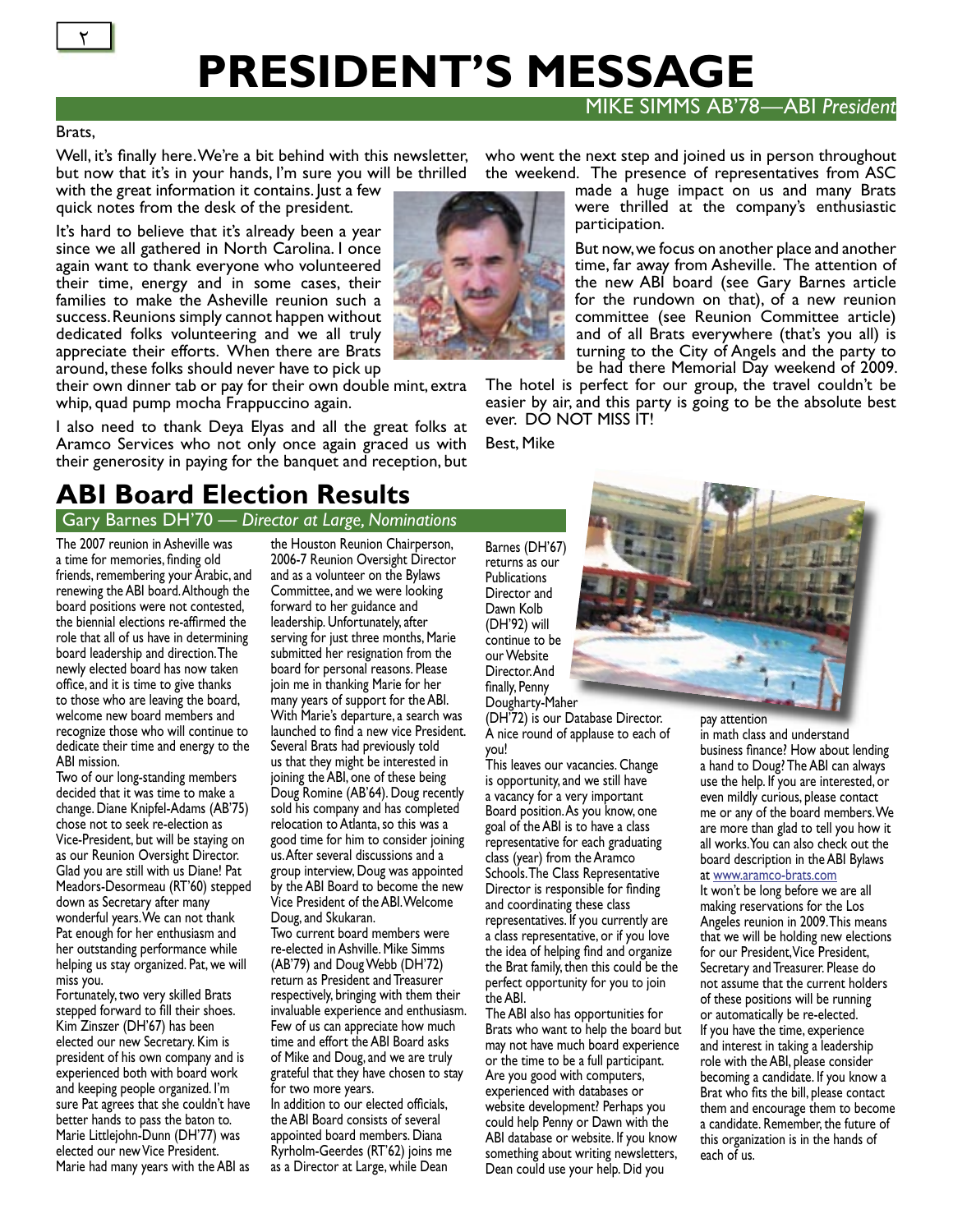### The Making of "The Aramco Brats Journey HOME" **Las Vegas Mini-Reunion Huge Success!**

Todd Albert Nims DH'95

[*Editor's Note - Todd's story has been condensed to save space. For the full story, log onto the ABI website and click on the link.*]

The idea for the film started with Matthew Miller who sent out an email that he intended to produce a documentary that would seek to "uncover and describe the "world view" possessed by those Americans lucky enough to have lived in the Middle East."

In early May, Matt met me for our first face-to-face meeting. Shortly thereafter, I invited my brother, Zachery Nims, to join us and we began preproduction in earnest. My brother and I made up a list of topics related to growing up in Arabia. To keep it relevant, I put together surveys to see what brats would want in the documentary. We agreed all interviewees should get into the film. Meanwhile Matt assembled a crew of two camera men, an audio engineer, make up and Production Assistants.

We all met up on the first day of the reunion and set up shop on a second floor conference room of the Reunion Hotel.

After a couple hours of set up we were ready to roll. We began handing my surveys out to the bewildered brats wondering by us and invited them in. That night, the fellas and I went on a story hunt to the Owen's party room and I began asking brats twice my senior for stories of Arabia. This turned out to be great fun and an excellent way to meet some of the classic characters that make up Aramco Brat legend. It had been a good first day.

The next two days of interviewing were a whirlwind. We had brat's coming in and out of that room, all smiles, some tears (the good kind) but the brats were enjoying themselves. It was a blast. After, it was over, we had interviewed a total of 97 people on over 14 hours of tape in two and one half days.

Matt produced the trailer in September, 2007 and we posted it on our website to help fuel presales and provide us with funds to be able to complete the documentary. Zach did a full edit including all the choice scenes from our footage of about 3 hours. Matt cut this down to two hours and then I arranged these somewhat chaotic two hours into organized sections by chapter headings.

By this time, we had amassed quite a collection of tapes sent in by brats and other Aramcons, the largest amount coming from Mike Crocker. Between our own resources and the contributions we ended up having some 30-40 hours of archival tapes.

The trailer was such a hit that we eventually got a call from the Executive Director of Friends of Saudi Arabia and were invited to preview the film in Orlando. Matt ended up doing a fabulous job and showing the first four chapters in Florida was very successful! Matt and I worked several weeks of 14 hour days putting pictures, video, fading and other editing. A week into May, my brother also came down to participate in this editing and we continued to work on it until the Asheville reunion

Our film was a success in Asheville. Everyone loved it, they cheered and gave a standing ovation. Matt added logos and we ended up getting professional audio done in Hollywood by one of the same guys who worked on audio for *The Kingdom*.

The Houston Premier was next, then, we headed to Arabia to show our film.

To all brats everywhere, thank you for joining us on our journey and if you haven't joined yet, hop on at www.AramcoBratMedia. com or visit the documentary at www.BratStory.com.



Cheryl Congleton-Green *DH''65 Photo by Scott Branch DH'84*

My dream of bringing brats to Las Vegas for an informal gathering of sorts has been fulfilled in more ways than I could have imagined. Preparation for our mini-reunion at the Orleans Hotel and Casino began in earnest in January of 2008. Tee-shirts, name badges and a banner were designed as we launched the bratgetaway.com web site. Before long I was checking into the hotel on the morning of April 23 and the partywas ready to begin. What started out as a small group on Wednesday evening gained momentum with more arrivals

the following two days and nights. Over 80 brats and guests enjoyed the excitement and entertainment of Las Vegas while also socializing in our hospitality room, Suite 2020. The glowing red light of the disco ball became a symbol of our dancing nights in the Suite as brats rocked out to music blaring from the pink Ipod speakers. From early morning until late at night, the spontaneous brat bonding that happens at a reunion was more than evident as new friendships were forged and old ones revisited.

My vision for the brat getaway had come true and I thank all those who pitched in to make this a wonderful experience.

## **Editor's Note**

Dean L. Barnes DH'67*—Publications Director*

If you review the balance sheet on page 5, you will notice that the publications expense is the ABI's second largest expense, following the expense of the reunion. To try to cut this expense, we are considering putting out at least one electronic version of the BratNews each year. along with the regular print version. Before we do this, we need to know how many of you are still beyond the reach of email. If that describes you,

please send a card to Penny Dougharty-Maher, ABI Database Director at 4024 Ruskin St., Houston, TX 77005. If you have an email address we don't have, please send it to us so we can update our files. With more space to run stories, we will be looking for stories and ideas from the Brat community. If you don't have email, we encourage you to get connected so you won't miss out,

### **FIND YOUR CAMEL and CHECK YOUR LOAD**

Our next Reunion is only a little over a year away, and two of the most exciting parts of a Brat Reunion are the Raffle and Auction. They offer a wonderful opportunity to pick up some great Middle Eastern and Aramco memorabilia. We depend entirely on generous donations from brats, parents, teachers, and other friends of AramcoBrats. As you are doing your spring cleaning, a summer move, or any type of closet/ garage/storage clean-up, if you run across any boxes of items from your time in the Kingdom, please keep us in mind. If you have anything that you would like to consider donating to us, please email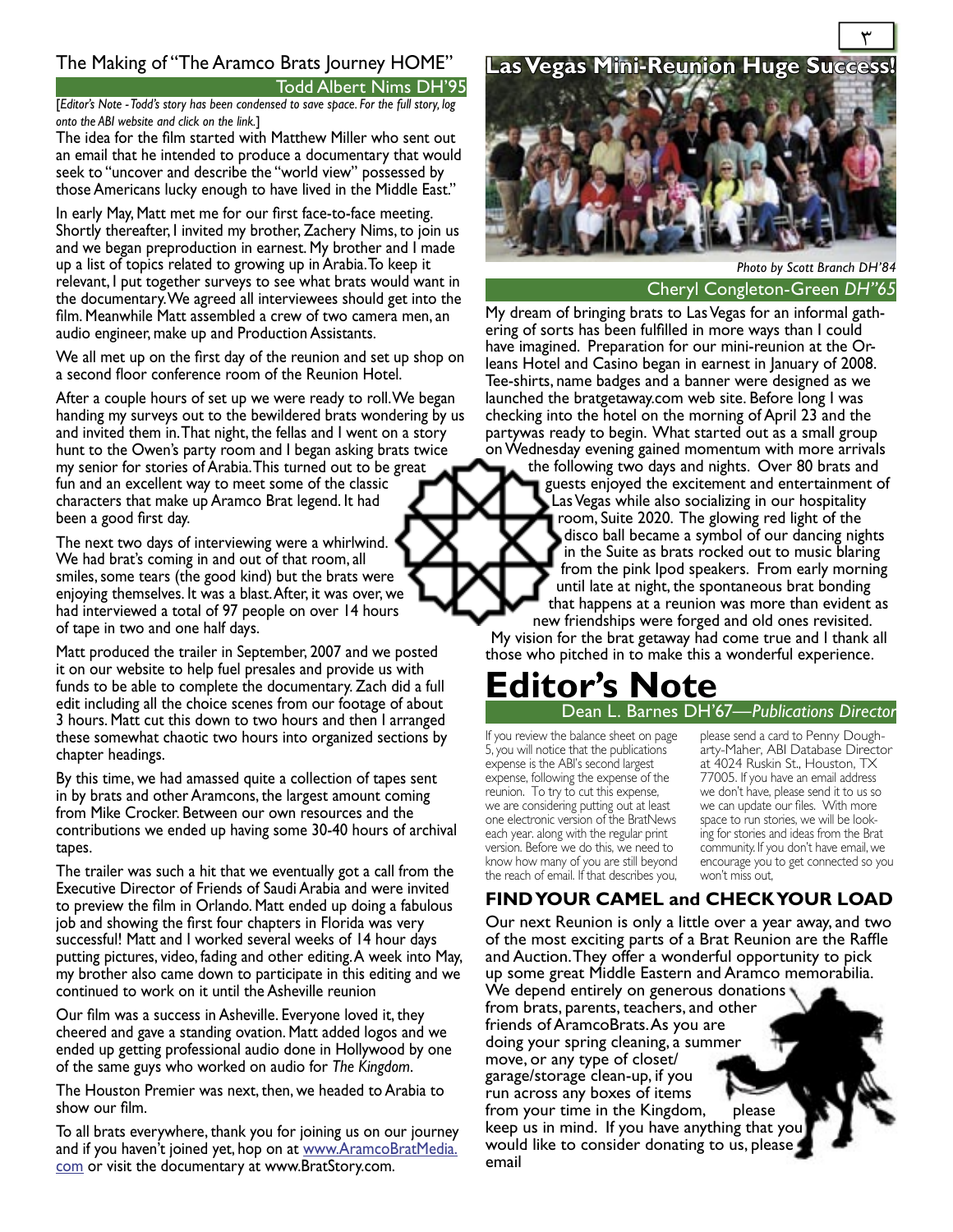### *TREASURER'S REPORT*  $\frac{2}{\sqrt{2}}$

### Doug Webb DH'72*—Treasurer*

Ahlan wa Sahlan from the relatively quiet offices of the ABI Treasurer. Not many Riyals coming in…and very little going out; which is usually the case at the beginning of a new term, and with the rush of the next reunion off in the distance. That's not to say that other members of the ABI haven't been working their tails off. Namely, the Board members responsible for selecting and negotiating with the hotel selected to be the site of what we all anticipate will be a hugely successful 2009 Reunion in Los Angeles. If you don't already have some concept of what goes into the process, let me tell you that it was exhausting just trying to keep up on the email correspondence going back and forth!

For those of you that pay attention to the financial accounts (tell me that some of you do!), there are a few items that require review.

First, and certainly most important to everyone: In order to compensate for a glaring shortfall in income, the ABI Board voted to increase the Administrative Baksheesh (AdBak) payment that is now in effect for the 2008-2009 term. Keep in mind that the primary goal of the ABI is to maintain and facilitate the connection we all have as Brats. To that end, we continue to many interving to keep up on the email are property.<br>
Brats.To the financial accounts (tell<br>
re are a few items that require<br>
trant to everyone: In order to<br>
trant to everyone: In order to<br>
trant in income, the ABI Board<br>

publish and mail newsletters to our over 5000 member fraternity, although the cost of this activity is supported by less than a third.

In an ongoing effort to reduce these costs, the Board is looking at the potential of digitally transmitting our newsletters via email. This format would also allow us to expand the newsletter content with more news, stories and color photos which, if you can't handle reading from your computer, you could always print. In order to make this possible, it would be extremely beneficial if those with email addresses (and we know there are *so* many more of you!) provide them to the ABI. popument that is now in effect to the 2008-2008 term. Near in the constraint of the constraint of the constraint of the constraint of the constraint of the constraint of the capturing properties of the state of the state

The ABI has a significant cash balance. When I joined the ABI, I often

questioned the need for such a large reserve. Since that time, I have come to accept the fact that it would be virtually impossible for the ABI to get a suitable hotel to even "entertain" the possibility of blocking off a significant portion of their rooms for an event two years forward if we were unable to demonstrate a certain degree of solvency. Believe it or not, there is a substantial liability for the ABI if, for some unforeseen circumstance, a reunion is poorly attended. Money in the bank gives us the financial credibility required to establish a relationship with the host

property.

Related to the subject of the cash balance, some Brats have noticed the rather skimpy returns received on our accounts. I am not an expert, but there are tax considerations for a nonprofit organization.. a  $501(c)(7)$ .. such as ourselves, regarding profit organization.. a  $501(c)(7)$ .. such as ourselves, regarding<br>investment income. I plan on revisiting this issue again with a CPA, in conjunction with the audit of our 2006-07 financial<br>records. records.

The acceptance of credit card payments was activated just in time for the Asheville Reunion, and we're hoping that it gains in popularity with the Brat community when paying for 2008-09 AdBaks and the

upcoming 2009 Los Angeles Reunion. When you use the online payment option and enter the requested information (maiden name, district,  $9<sup>th</sup>$ Grade year, email, phone, etc.) you make the job of capturing Brat

data so much easier for the ABI. The only downside is an increase in banking expenses due to credit card processing fees. However, the added convenience, on both ends of the transaction, makes it a worthwhile expense.

 As always, I welcome any questions and suggestions regarding these and any other issues about our finances! Don't hesitate to contact me at: doug@aramco-brats.com



HONORED DONOR LIST We would like to thank the following Brats for donating beyond the suggested AdBak amount since the last newsletter was published. Your generosity helps keep the ABI going! Donations are THRU MAY 2008

Bob Sturgill Amy Kwesell Susan Perrine-Faller Karl Langner Becky Ulissey-Gardener-Brown Elise Forbes-Seeley John F. Mowbray, Jr. Christina Ryrholm Liz Ullman Will Hay Abby Andrews Linda Shearon Sandy Sweetman Ronald Stroud

Mary Jane Rockwell Jane Meier Charlie Mullin Principal Bill Riley Roger Wilson Evelyn Smith-Fulton Dick Fulton Wendy Boucher-Peterson Greg Gorman "I'm Larry Barnes" Carolyn Bates-Bonner Tim Nielson Bill McWood

Harlene Wilson-Morrow

Janice Wolgethon-Hawwa Mariellen Echezuria-Jungers Gary Jungers John Rappaport Tim Barger Anne Sundberg-Johnston Cam Johnston Suzanne Nine-Swanson Nell Bess Nellie Aboassaly-Guibert Linda Hass-Kinker Gen Johansson-Sullivan Shelly Sims-Foland Margaret McDonald

Rory Rickwood David Gadai Paige Crawford-Guillory Lori Wainright Ken Hodges Sharon Edwards John Galleazzi Lydia Crawford Terry McMullen Karen Christensen-Hall Mary Beth Edwards-Kinney Anne Bryan-Patrick Pamela Ehrgott-McLemore Laura Yarbrough-Lucore

*Asheville Memories (continued from Page* 1*)*

of what is waiting for you. You may not go home with the backgammon board, but you will probably take home something more precious. *Gary Barnes, DH'70*

rembember when I entered the elevator<br>at the reunion hotel, dressed in little black rembember when I entered the elevator dress, heading to the evening's final banquet; my two handsome elevator riders, dressed in suits and looking good! The ABI representative commented on the lapel pin worn by Deya Elyas, a Saudi Aramco representative, admiring it and inquiring if any were available for purchase. The Saudi Aramco representative said 'no', he did not think the pin was commercially available…but offered, at the end of the evening, to give his lapel pin to our ABI representative. A perfect reminder of Arab hospitality! A perfect culmination of another Brat reunion! *Tina Lorentzen Winters RT/AB'59*

I was trying to check out of the Crowne Plaza early on Tuesday morning. It was 4:30am, and after I get out of the shower I'm horrified to find out that I'm out of coffee bags (except for decaf - but what's the point?) for the in-room coffee maker. I called the front desk to order a pot, who

told me that room service wouldn't open until 6:00! The best they could do would be to send up some more bags for the machine.

About 9 minutes later, there's a knock on the door. It's the head of hotel security, in his black "SWAT" outfit, and he has a carafe of freshly distilled "real" coffee. The first thing he said, in his Carolina drawl, was, "Man, we're gonna miss you guys. You're the greatest group of people we've ever had at this hotel. You've got to promise us you'll all come back!" I could sense the emotion in his voice and on his face. *Doug Webb, DH'72*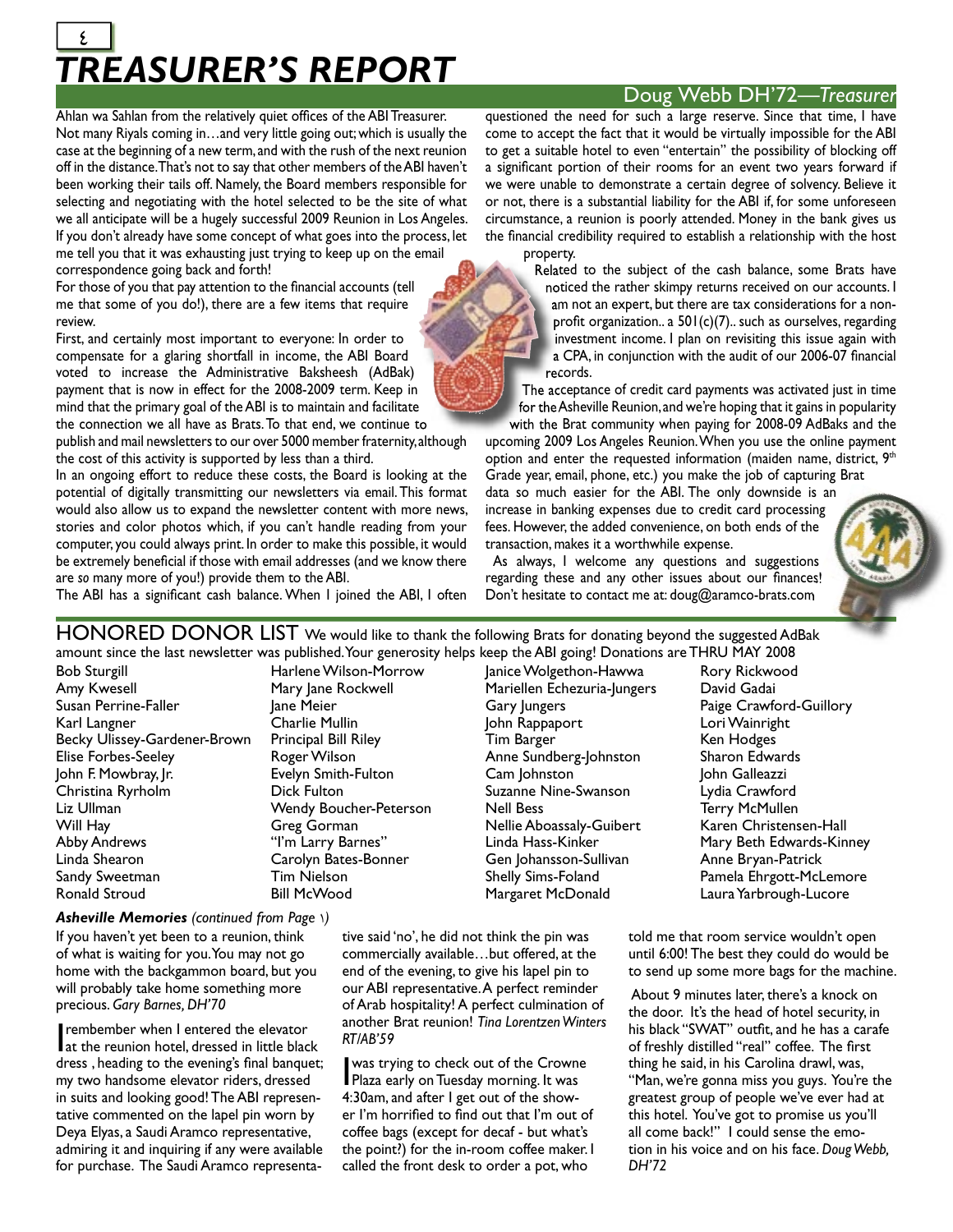| com for this and prior quarterly<br>(logon to www.aramco-brats.<br>information.) | <b>PRIOR ABITERM</b><br>FOR<br>$(2006 - 2007)$<br><b>BUDGET</b> | $(2006 - 2007)$ to<br><b>TERM TOTAL</b><br>date) | 1/1/2007-<br>3/31/2007<br>$\overline{o}$ | 4/1/2007-<br>6/30/2007<br>õ | 7/1/2007 -<br>9/30/2007<br>ĉ | 10/1/2007-<br>12/31/2007<br>ð | TERM (2008-2009)<br><b>BUDGET FOR</b><br><b>CIRREMTABI</b> |
|----------------------------------------------------------------------------------|-----------------------------------------------------------------|--------------------------------------------------|------------------------------------------|-----------------------------|------------------------------|-------------------------------|------------------------------------------------------------|
| <b>INCOME</b>                                                                    |                                                                 |                                                  |                                          |                             |                              |                               |                                                            |
| 4100 Contributions                                                               | 15,600.00                                                       | 12,581.00                                        | 3,856.00                                 | 5,547.00                    | 93.00                        | 97.00                         | 19,500.00                                                  |
| 4200 Special Events Revenue                                                      |                                                                 |                                                  |                                          |                             |                              |                               |                                                            |
| 4300 Website Revenue                                                             | 100.00                                                          | 120.50                                           |                                          | 20.00                       | 10.00                        |                               | 10.00                                                      |
| 4400 Donated Services                                                            |                                                                 |                                                  |                                          |                             |                              |                               |                                                            |
| 4500 Corporate Grants                                                            |                                                                 | 30,000.00                                        | 30,000.00                                |                             |                              |                               |                                                            |
| 4600 Directory Revenue                                                           | 12,500.00                                                       | 6,202.00                                         | 1,660.00                                 | 3,015.00                    | 30.00                        | 50.00                         | 8,050.00                                                   |
| 4700 ABI Sales Revenue                                                           | 7,300.00                                                        | 10,194.00                                        | 56.50                                    | 6,910.50                    | 2,894.00                     | 223.75                        | 8,000.00                                                   |
| 4800 Investment Income                                                           | 850.00                                                          | 1,661.03                                         | 244.80                                   | 266.28                      | 243.47                       | 229.00                        | 1,400.00                                                   |
| 4900 Reunion Revenues                                                            | 43,600.00                                                       | 37,596.00                                        | 9,831.00                                 | 27,355.00                   | 410.00                       |                               | 83,375.00                                                  |
| <b>TOTAL INCOME</b>                                                              | 8<br>79,950.                                                    | 98,355.28                                        | 45,808.30                                | 43, 113.78                  | 3,680.47                     | 599.75                        | 120,335.00                                                 |
| EXPENSES                                                                         |                                                                 |                                                  |                                          |                             |                              |                               |                                                            |
| 5100 Banking & Audit Fees                                                        | 1,100.00                                                        | 1,477.37                                         | 229.88                                   | 1,115.85                    | 40.00                        | 7.66                          | 3,100.00                                                   |
| 5200 Office Expense                                                              | 1,700.00                                                        | 252.75                                           |                                          |                             | 56.00                        | 6.29                          | 1,660.00                                                   |
| 5300 Publications Expense                                                        | 26,260.00                                                       | 24, 12.45                                        | 2,177.09                                 | 14,975.49                   | 749.51                       | 50.56                         | 28,400.00                                                  |
| 5400 Website Expense                                                             | 800.00                                                          | 135.93                                           |                                          | 135.93                      |                              |                               | 700.00                                                     |
| 5500 Travel & Entertainment Expense                                              | 5,400.00                                                        | 2,418.33                                         |                                          |                             | 178.89                       |                               | 4,100.00                                                   |
| 5600 Insurance Expense                                                           | 2,400.00                                                        |                                                  |                                          |                             |                              |                               | 2,400.00                                                   |
| 5700 Professional Services Expense                                               | 300.00                                                          | 350.00                                           |                                          |                             |                              |                               | 660.00                                                     |
| 5800 ABI Sales Expense                                                           | 600.00                                                          | 382.34                                           |                                          | 204.56                      | 107.56                       | 62.09                         | 300.00                                                     |
| 5900 Reunion Site Search Expense                                                 | 1,200.00                                                        | 429.65                                           |                                          |                             | 354.30                       | 75.35                         | 1,500.00                                                   |
| 6100 Special Expense                                                             | 1,550.00                                                        | 2,245.46                                         |                                          | 1,639.31                    | 50.70                        | 97.90                         | 2,550.00                                                   |
| 7100 Reunion Expense                                                             | 44,925.00                                                       | 50,309.59                                        | 696.00                                   | 23,021.40                   | 24,395.58                    | 43.26                         | 83,375.00                                                  |
| <b>TOTAL EXPENSES</b>                                                            | 86,235.00                                                       | 82, 13.87                                        | 3, 102.97                                | 41,092.51                   | 25,932.94                    | 343.11                        | 128,745.00                                                 |
| PROFIT / (LOSS)                                                                  | (6, 285.00)                                                     | 16,241.41                                        | 42,705.33                                | 2,021.24                    | (22, 252.47)                 | 256.64                        | 8,410.00                                                   |
| <b>BALANCE SHEET</b>                                                             |                                                                 |                                                  |                                          |                             |                              |                               |                                                            |
| Cash Balance from Previous Term                                                  | 68,056.64                                                       |                                                  |                                          |                             |                              |                               | 68,056.64                                                  |
| Cash Balance                                                                     |                                                                 |                                                  | 104,272.86                               | 106,294.10                  | 84,041.63                    | 84,298.05                     |                                                            |
| Anticipated Cash Balance - End of Term                                           | 61,771.64                                                       |                                                  |                                          |                             |                              |                               | 61,771.64                                                  |
| Actual Cash" Balance - End of Term                                               | 84,298.05                                                       |                                                  | Anticipated Cash Balance - End of 2009   |                             |                              | 75,888.05                     | 84,298.05                                                  |

# *ABI Balance Sheet and Budgets*

 $\pmb{\circ}$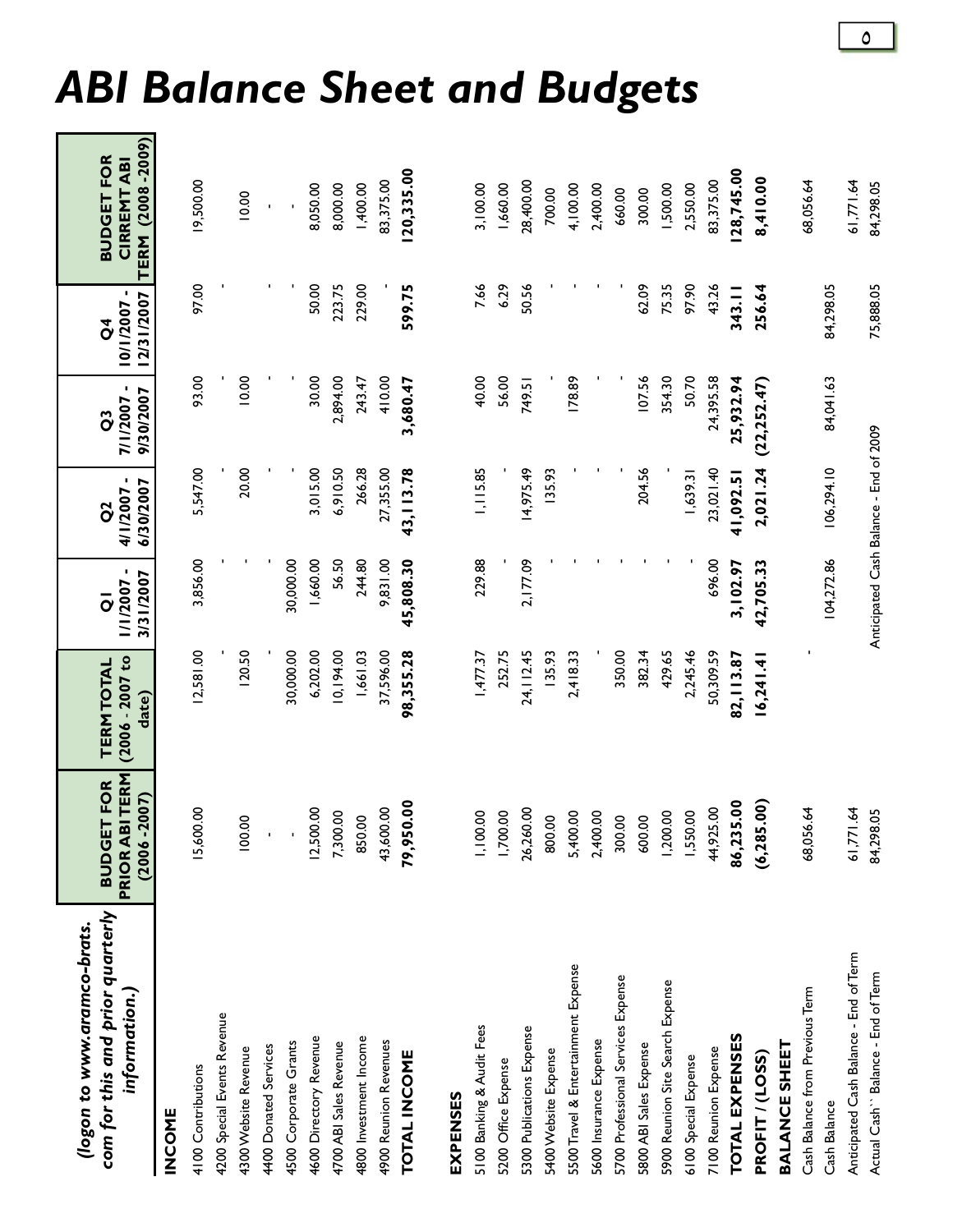## **2009 AramcoBrat Reunion Committee**



 $\overline{\mathcal{L}}$ 

### Julia Frampton Simms — 2009 ABI Reunion Chair

Julia Frampton Simms grew up in Southern California and married Mike Simms in 1988. They have three kids, daughters in high school and middle school and a son in the first grade. They own an advertising and public relations business in San Diego. Read all about their accomplishments at www.jsimmsagency.com.

### Andra (Szentivanyi) St. Ivanyi DH'81

### *Written Communications*

Andra is married with three kids and lives in the Los Angeles area. After leaving Dhahran, she went

to college in Houston and then married a classical musician. They lived in New York City and around the U.S. on tour for several years before settling in Southern California. Andra is a writer in the film sales industry and for the 2009 reunion will be in charge of all written communications.



#### Costa Yiannakakis RT'70

*Sports Tournaments*

Costa did a long stint for Aramco (as an employee),

after graduating from Thessalonica International High School and the University of Arizona, and then ended up in California working for the Southern California Electric utility. He is married to a wonderful Greek pistol, Katerini, and says he enjoys everything life has to offer. Costa is in charge of the sports tournaments at the Los Angeles reunion.



### June Christman RT'72

*Teen Canteen*

June graduated high school from the American School in Switzerland and received her B.S. in Chemical Engineering from University of Colorado at Boulder. She went to work for Chevron in the San Francisco area right after college and has worked in engineering and environmental positions in

the petroleum-refining industry ever since. She currently is the Managing Director of Environmental Affairs for Paramount Petroleum Corp. in the Los Angeles area. She lives in Orange County with her significant other and loves to travel, swim and read in her spare time. June is in charge of the Teen Canteen at the 2009 reunion.

### Keith Nietupski DH'95

Keith went to boarding school at Robert Louis Stevenson in Pebble Beach, Calif., and attended the University of Arizona. He's been living in Los Angeles for the last four years, pursuing a career in the film/television industry. He will oversee all graphic design for the reunion including printing, T-shirts and goody bags..



### *Graphic Design*



### Liz Wood DH'68

*Registration Coordinator*

Liz has enjoyed a 22-year career in sales in the telecommunications industry and currently works for AT&T. Tennis continues to be her lifelong sport (starting with lessons in Dhahran) and she competes in multiple leagues. Travel is still

in her blood and she is able to explore a new country each year. Since 1992, she has been on the Board of Directors of Wescom Credit Union. She spends time with extended family in her spare time, which includes six great nieces and nephews, ranging in age from 3 to 12. Liz will be our reunion's registration coordinator.



### Marsha Gallegos-Sullivan RT'62

*Finances*

Marsha says that one of the highlights of the 45 years since

leaving Ras Tanura was returning to Saudi Arabia in 2000 as part of an expatriate reunion. "What a wonderful opportunity to step back in time and see what a few billion dollars can do to a country!" She has attended most of the Brat reunions... missing only the first one and the one in 2005. She has volunteered to oversee the finances for the upcoming reunion.



#### Mimi Howard-Silver DH'74 *Banquet and Dance*

After returning from Saudi Arabia, Mimi moved to Beaverton, Ore. She graduated from Oregon State in 1982 and

subsequently moved to California. She has three children, Gino, 22, Elliot, 20, and Shayna, 17, and currently lives in Thousand Oaks, Calif. With a background in marketing events and promotions, she has had the opportunity to travel and live abroad since Saudi, including Sydney, London and Oslo. Mimi is in charge of the banquet and dance, held Sunday night of the reunion.



### Neomi Tio DH'00

Neomi recently graduated from Southern Methodist University with a political science degree. She works as an IT business analyst with Perot Systems and spends a lot of time on the job traveling between Dallas and Los Angeles. As the youngest member of the committee, Neomi will plan outreach strategies to attract Brats from the 1990s to our reunions.



*Younger Brat Outreach*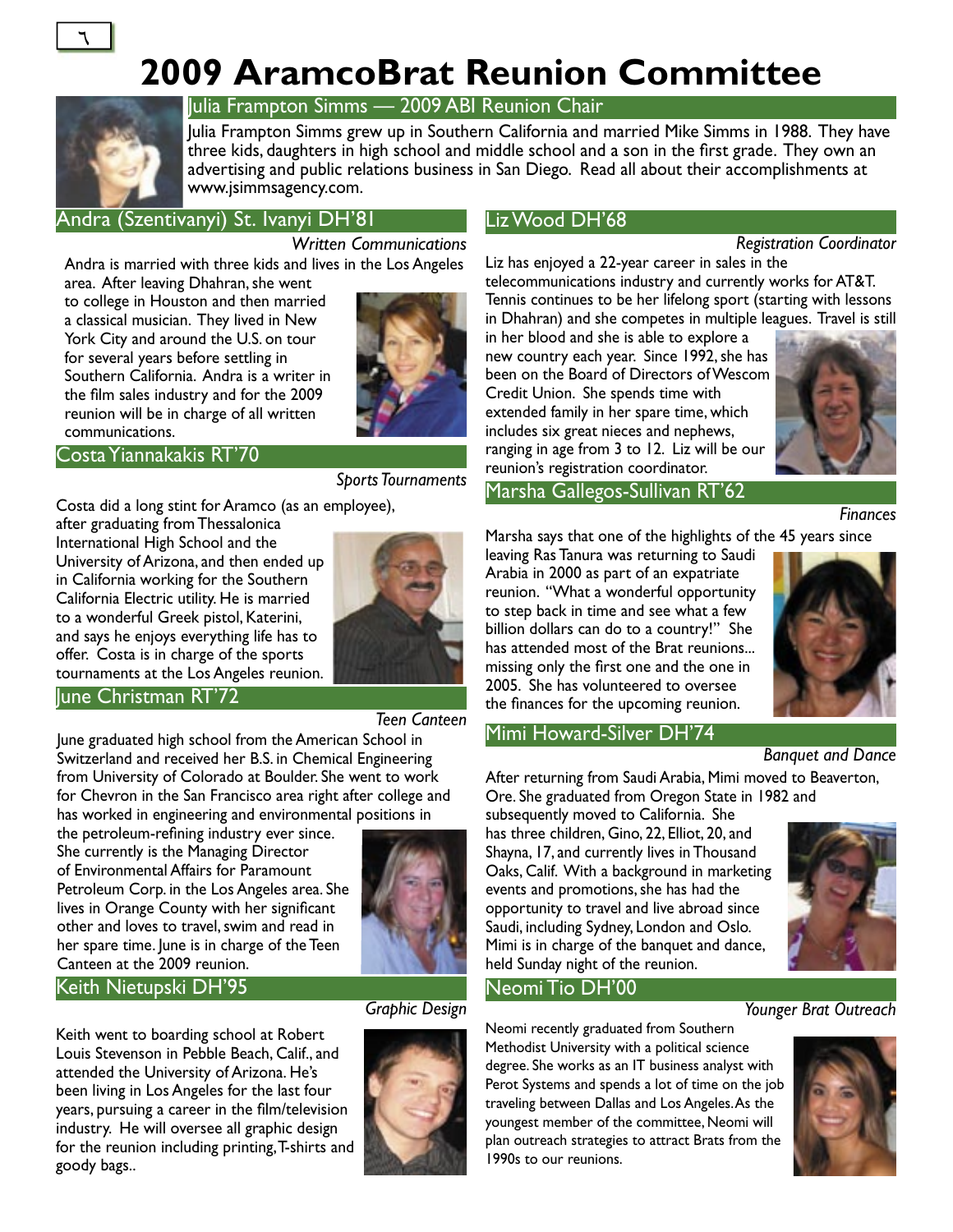### 2008-2009 AdBaks Now Due! - *Why not pay by Credit Card?*

|                            |                           |              | PLEASE PRINT ALL INFORMATION CLEARLY                       |                         |                                                                                                    |                                                                                                          |
|----------------------------|---------------------------|--------------|------------------------------------------------------------|-------------------------|----------------------------------------------------------------------------------------------------|----------------------------------------------------------------------------------------------------------|
|                            |                           |              | Help Keep ABI Alive-Please Respond Today                   |                         |                                                                                                    |                                                                                                          |
|                            |                           |              | This is New Address Information-Please Update ABI Records  |                         |                                                                                                    |                                                                                                          |
|                            |                           |              |                                                            |                         |                                                                                                    |                                                                                                          |
|                            | Name:                     |              |                                                            |                         |                                                                                                    |                                                                                                          |
|                            |                           | <b>First</b> | Middle                                                     | Maiden                  | Last                                                                                               | 2008-2009 AdBak <sup>3</sup>                                                                             |
|                            | District/Year*:           |              |                                                            |                         |                                                                                                    | (\$25 US/\$30 International)                                                                             |
|                            |                           |              | District (DH, RT, AB, or UD)                               |                         | Year of 9th Grade Graduation                                                                       | Additional Contributions                                                                                 |
|                            | Address:                  |              |                                                            |                         |                                                                                                    | $\Box$ Anonymous contribution -                                                                          |
|                            |                           |              | Street/Post Office Box                                     |                         |                                                                                                    | Please do not include my<br>name in list of donors.                                                      |
|                            |                           |              |                                                            |                         |                                                                                                    |                                                                                                          |
|                            |                           | City         | State/Country                                              |                         | $Zip +4$                                                                                           | Total \$                                                                                                 |
|                            | Telephone:                |              |                                                            |                         |                                                                                                    |                                                                                                          |
|                            |                           |              | Area Code/Country Code                                     | Telephone Number        |                                                                                                    |                                                                                                          |
|                            | Email:                    |              |                                                            |                         |                                                                                                    | Make checks payable to<br>AramcoBrats, Inc. in US Dollars only.                                          |
|                            |                           |              |                                                            |                         |                                                                                                    |                                                                                                          |
| 2008-2009 AdBak Fees       |                           |              |                                                            |                         | *Year you graduated from 9th grade and district (AB, DH, RT, UD) where you lived at graduation. If |                                                                                                          |
|                            |                           |              |                                                            |                         | you did not graduate from an Aramco school, year you would have graduated from 9th grade and last  | ** Includes a 2009 ABI Directory                                                                         |
|                            | district where you lived. |              |                                                            |                         |                                                                                                    |                                                                                                          |
|                            |                           |              |                                                            |                         |                                                                                                    | An online AdBak form, including a way to pay by credit card or check,                                    |
|                            |                           |              |                                                            |                         |                                                                                                    |                                                                                                          |
|                            |                           |              |                                                            |                         | is at http://www.aramco-brats.com/adbak.html                                                       |                                                                                                          |
|                            |                           |              |                                                            |                         |                                                                                                    |                                                                                                          |
|                            |                           |              |                                                            |                         |                                                                                                    | or you can mail this form to: AramcoBrats, Inc. c/o Doug Webb, P.O. Box 270931, San Diego, CA 92198-2931 |
|                            |                           |              |                                                            |                         |                                                                                                    |                                                                                                          |
|                            |                           |              |                                                            |                         |                                                                                                    |                                                                                                          |
|                            |                           |              |                                                            |                         |                                                                                                    | Don't Be Lost — Help us keep you in touch with your fellow brats!                                        |
|                            |                           |              |                                                            |                         |                                                                                                    |                                                                                                          |
|                            |                           |              |                                                            |                         | PLEASE PRINT ALL INFORMATION CLEARLY                                                               |                                                                                                          |
|                            |                           |              |                                                            |                         |                                                                                                    |                                                                                                          |
|                            | Name:                     |              |                                                            |                         |                                                                                                    |                                                                                                          |
|                            |                           | <b>First</b> | Middle                                                     | Maiden                  | Last                                                                                               |                                                                                                          |
|                            | District/Year*:           |              |                                                            |                         |                                                                                                    |                                                                                                          |
|                            |                           |              | District (DH, RT, AB, or UD)                               |                         | Year of 9th Grade Graduation                                                                       |                                                                                                          |
|                            | Address:                  |              | Street/Post Office Box                                     |                         |                                                                                                    |                                                                                                          |
|                            |                           |              |                                                            |                         |                                                                                                    |                                                                                                          |
|                            |                           |              |                                                            |                         |                                                                                                    |                                                                                                          |
|                            |                           | City         | State/Country                                              |                         | $Zip +4$                                                                                           |                                                                                                          |
|                            | Telephone:                |              |                                                            |                         |                                                                                                    |                                                                                                          |
|                            |                           |              | Area Code/Country Code                                     | <b>Telephone Number</b> |                                                                                                    |                                                                                                          |
|                            | Email:                    |              |                                                            |                         |                                                                                                    |                                                                                                          |
|                            |                           |              |                                                            |                         |                                                                                                    |                                                                                                          |
|                            |                           |              |                                                            |                         | *Year you graduated from 9th grade and district (AB, DH, RT, UD) where you lived at graduation. If |                                                                                                          |
|                            |                           |              |                                                            |                         | you did not graduate from an Aramco school, year you would have graduated from 9th grade and last  |                                                                                                          |
|                            | district where you lived. |              |                                                            |                         |                                                                                                    |                                                                                                          |
|                            |                           |              | Mail Form to: AramcoBrats, Inc., c/o Penny Dougharty-Maher |                         |                                                                                                    |                                                                                                          |
| <b>Address Change Form</b> |                           |              | 4024 Ruskin St., Houston, TX 77005                         |                         |                                                                                                    |                                                                                                          |

"**ATTENTION**: If your email or mailing address has changed, please be sure to go to www.aramco-brats.com, click on the link "Add/Change Address" on the right and make the appropriate changes. You can also just fill in the form above and mail it in. We know you want to continue to receive our electronic announcements and newsletters. Also, we want to make sure all your info is correct for the 2009 directory and so do your friends. PLEASE DO THIS NOW, while you're thinking about it. :-)"

GOT PHOTOS FROM SAUDI? — Why don't you consider sharing them with your fellow Brats at the next ABI Reunion "Slideshow". It's easy, just email each high resolution digital photo to Diana@aramco-brats.com, or, if you'd prefer, place them on a CD and mail them to AramcoBrats, Inc. Attn: Diana Ryrholm-Geerdes P.O. Box 270931San Diego, CA 92198-2931. Don't have digital images? Well, now you have a good reason to get those old photos scanned. For each image you send, would you kindly identify the date the picture was taken, the names of the people in the picture, or the location where the picture was taken. Oh, be sure and get written permission from the photographer for ABI to use the picture in our slideshow.

 $\mathsf{v}$